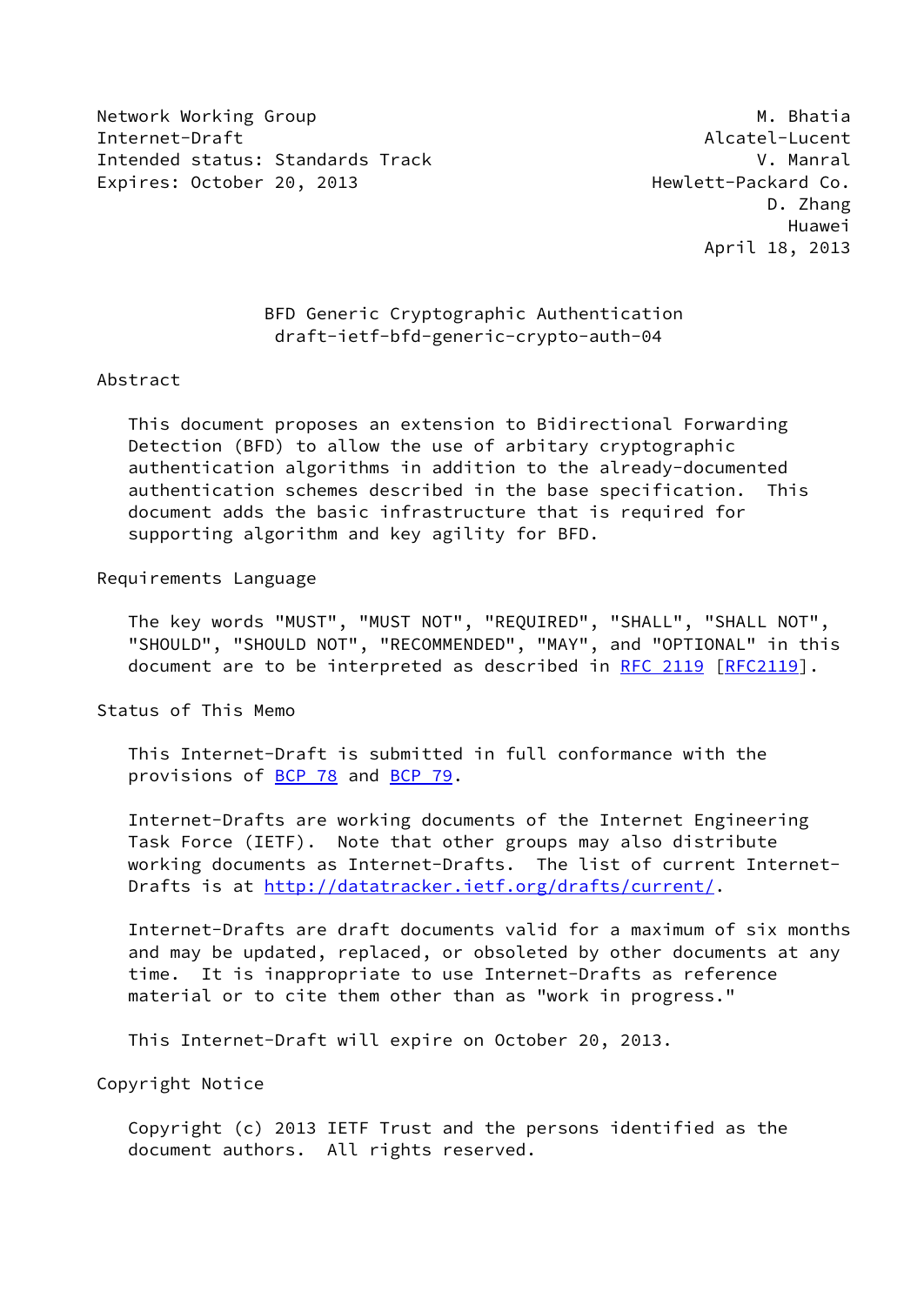### <span id="page-1-1"></span>Internet-Draft BFD Generic Authentication April 2013

This document is subject to [BCP 78](https://datatracker.ietf.org/doc/pdf/bcp78) and the IETF Trust's Legal Provisions Relating to IETF Documents [\(http://trustee.ietf.org/license-info](http://trustee.ietf.org/license-info)) in effect on the date of

 publication of this document. Please review these documents carefully, as they describe your rights and restrictions with respect to this document. Code Components extracted from this document must include Simplified BSD License text as described in Section 4.e of the Trust Legal Provisions and are provided without warranty as described in the Simplified BSD License.

### Table of Contents

|                                                           | $\overline{2}$ |
|-----------------------------------------------------------|----------------|
| $2$ .                                                     | $\overline{4}$ |
| 3.                                                        | $\overline{5}$ |
| Authentication Types<br>3.1.                              | $\overline{5}$ |
| Authentication Section Format<br>3.2.                     | $\overline{5}$ |
| $3.3$ . Procedures at the Sending Side                    | 6              |
| $3.4$ . Procedure at the Receiving Side                   | $\mathbf{I}$   |
| Key Selection for BFD Packet Transmission 8<br>3.5.       |                |
| Replay Protection using Extended Sequence Numbers<br>3.6. |                |
| 4.                                                        | 10             |
| 5.                                                        | 10             |
| 6.                                                        | 10             |
| 7.                                                        | 10             |
| Normative References<br>7.1.                              | 10             |
| Informative References<br>7.2.                            | $\frac{11}{1}$ |
| Authors' Addresses                                        | 12             |
|                                                           |                |

# <span id="page-1-0"></span>[1](#page-1-0). Introduction

 The base specification of bidirectional Forwarding Detection (BFD) [\[RFC5880](https://datatracker.ietf.org/doc/pdf/rfc5880)] defines five authentication schemes: Simple Password, Keyed MD5 , Meticulous Keyed MD5, Keyed SHA-1, and Meticulous SHA-1. In Simple Password, passwords are transferred in plaintext. An attacker with physical access to the network can easily eavesdrop on the password and compromise the security of the BFD packet exchanges. In Keyed MD5 and Meticulous Keyed MD5, the BFD devices on the both sides of a BFD session share a secret key which is used to generate a keyed MD5 digest for each packet, and a monotonically increasing sequence number scheme is used to prevent replay attacks. Keyed SHA-1 and Meticulous SHA-1 modes are similar to MD5, and it uses SHA-1 instead of MD5 to generate a digest for each packet.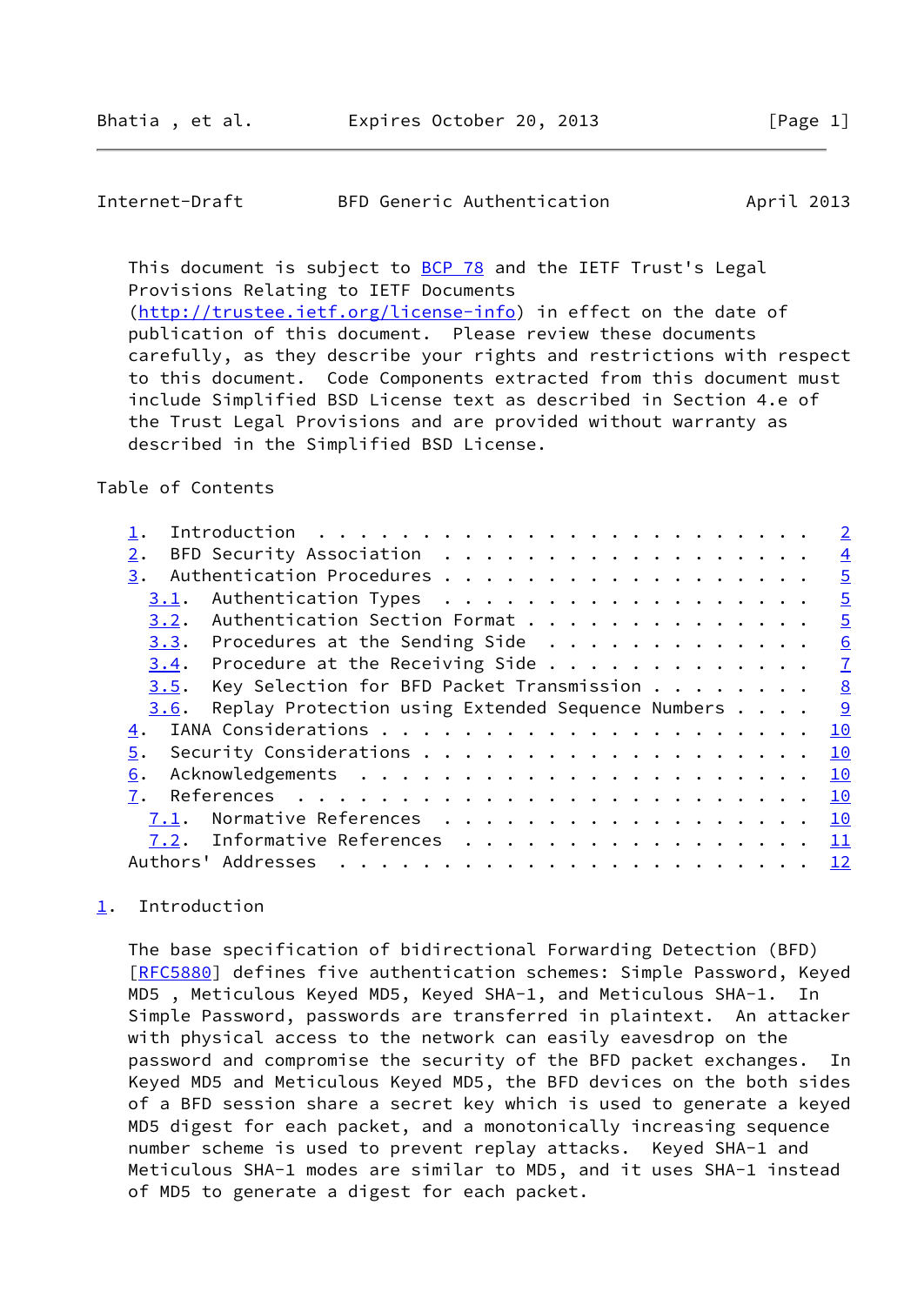A concern with existing authentication schemes of BFD is that the security strength of the cryptographic algorithms adopted in the schemes is relatively weak. Both the MD5 algorithm and the SHA-1 algorithm are known to be vulnerable to collision attacks.

| Bhatia, et al. |  | Expires October 20, 2013 | [Page 2] |
|----------------|--|--------------------------|----------|
|----------------|--|--------------------------|----------|

Internet-Draft BFD Generic Authentication April 2013

[MD5-attack] and [\[Dobb96a](#page-11-5), [Dobb96b](#page-11-6)], several methods of generating hash collisions for some applications of MD5 are proposed. Similar security vulnerabilities of SHA-1 are introduced in [\[SHA-1-attack1](#page-12-1)] and [\[SHA-1-attack2](#page-12-2)]. It is therefore desired that BFD must support newer algorithms that have not yet been broken. Additionally, the transition mechanism from one algorithm to the other must be seamless.

 The other issue with the existing authentication schemes is the vulnerability to replay attacks. In non-meticulous authentication schemes, sequence numbers are only increased occasionally. This behavior can be taken advantage of by an attacker to perform intra session replay attacks. In meticulous authentication schemes, sequence numbers are required to monotonically increase with each successive packet, which eliminates the possibility of intra-session replay attacks.

 BFD session timers are often defined with the granularity of microseconds. Although in practice BFD devices send packets at millisecond intervals, they can potentially send packets at a much higher rate. Since the cryptographic sequence number space is only 32 bits, when using Meticulous Authentication, a sequence number used in a BFD session can reach its maximum value and roll over within a short period. For instance, if the value of a sequence number is increased by one every millisecond, then it will reach its maximum in less than 8 weeks. This can potentially be exploited to launch inter-session replay attacks.

 In order to address the issues mentioned above, this document proposes two new authentication types that can be used to secure the BFD packets. The two authentication types are - Cryptographic Authentication (CRYPTO\_AUTH) and Meticulous Cryptographic Authentication (MET\_ CRYPTO\_AUTH). Unlike earlier authentication types that were defined in BFD, the proposed authentication types are not tied to any particular authentication algorithm or construct. These can use different authentication algorithms and constructs like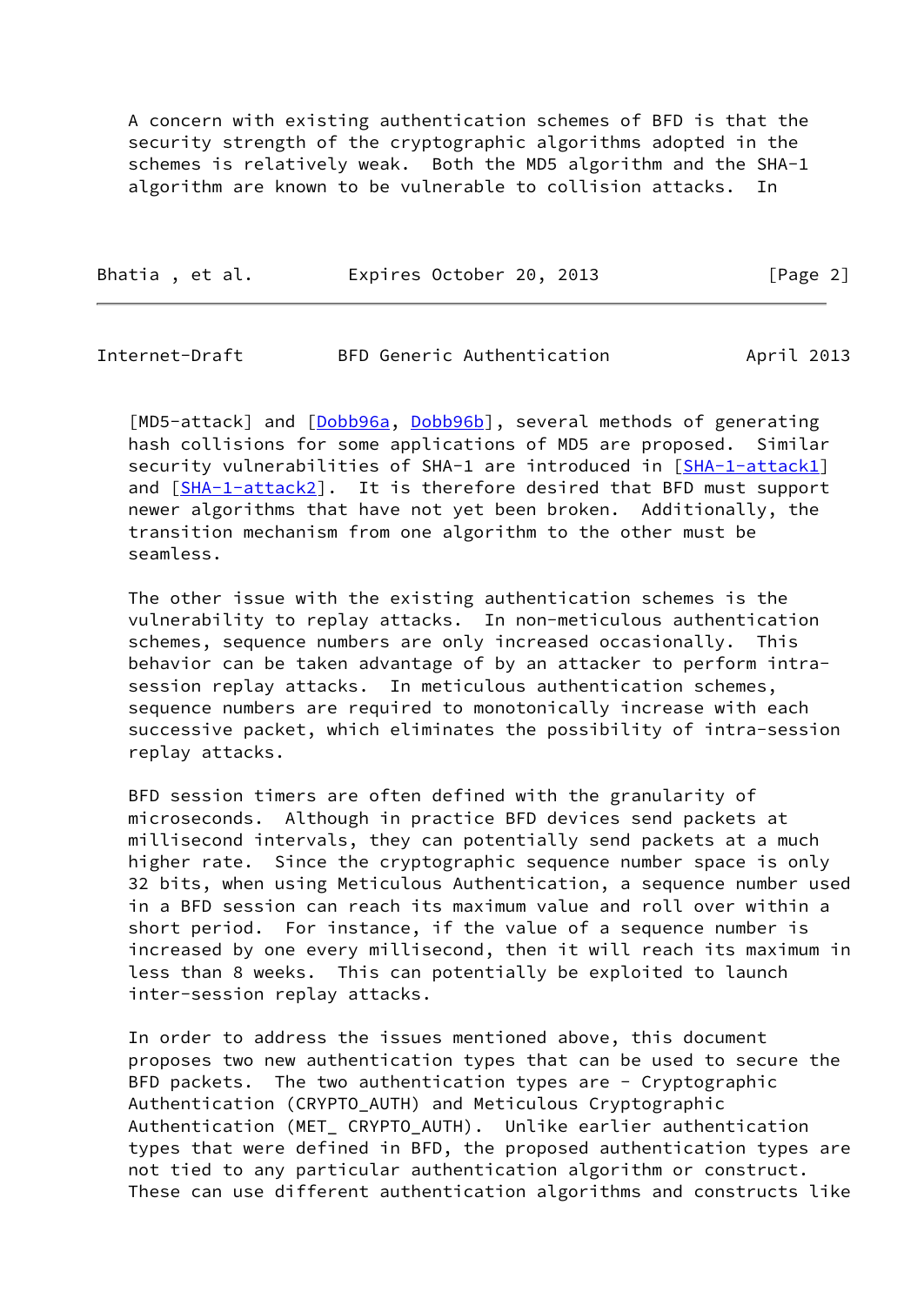MD5, SHA-1, SHA-2, HMAC-SHA1, HMAC-SHA2, etc. to provide authentication and data integrity protection for BFD control packets.

 The packet replay mechanism has also been enhanced to improve its capability in handling inter and intra-session replay attacks.

Bhatia, et al. 
Expires October 20, 2013
[Page 3]

<span id="page-3-1"></span>Internet-Draft BFD Generic Authentication April 2013

 It should be noted that this document attempts to fix the security issues raised by the manual key management procedure that currently exists within BFD, as part of the Phase One described in KARP-design- guide [[I-D.ietf-karp-design-guide\]](#page-11-7). Therefore, only the pre-shared keys is considered in this document. However, the solution described in this document is generic and does not preclude the possibility of supporting keys derived from an automated key management protocol.

<span id="page-3-0"></span>[2](#page-3-0). BFD Security Association

 The BFD protocol does not include an in-band mechanism to create or manage BFD Security Associations (BFD SA). A BFD SA contains a set of shared parameters between any two legitimate BFD devices.

The parameters associated with a BFD SA are listed as follows:

 o Authentication Algorithm : This indicates the authentication algorithm to be used with the BFD SA. This information SHOULD never be sent in plaintext over the wire.

 o Authentication Key : This indicates the cryptographic key associated with this BFD SA. The length of this key is variable and depends upon the authentication algorithm specified by the BFD SA. Operators MUST ensure that this is never sent over the network in clear-text via any protocol. Care should also be taken to ensure that the selected key is unpredictable, avoiding any keys known to be weak for the algorithm in use. [\[RFC4086](https://datatracker.ietf.org/doc/pdf/rfc4086)] contains helpful information on both key generation techniques and cryptographic randomness.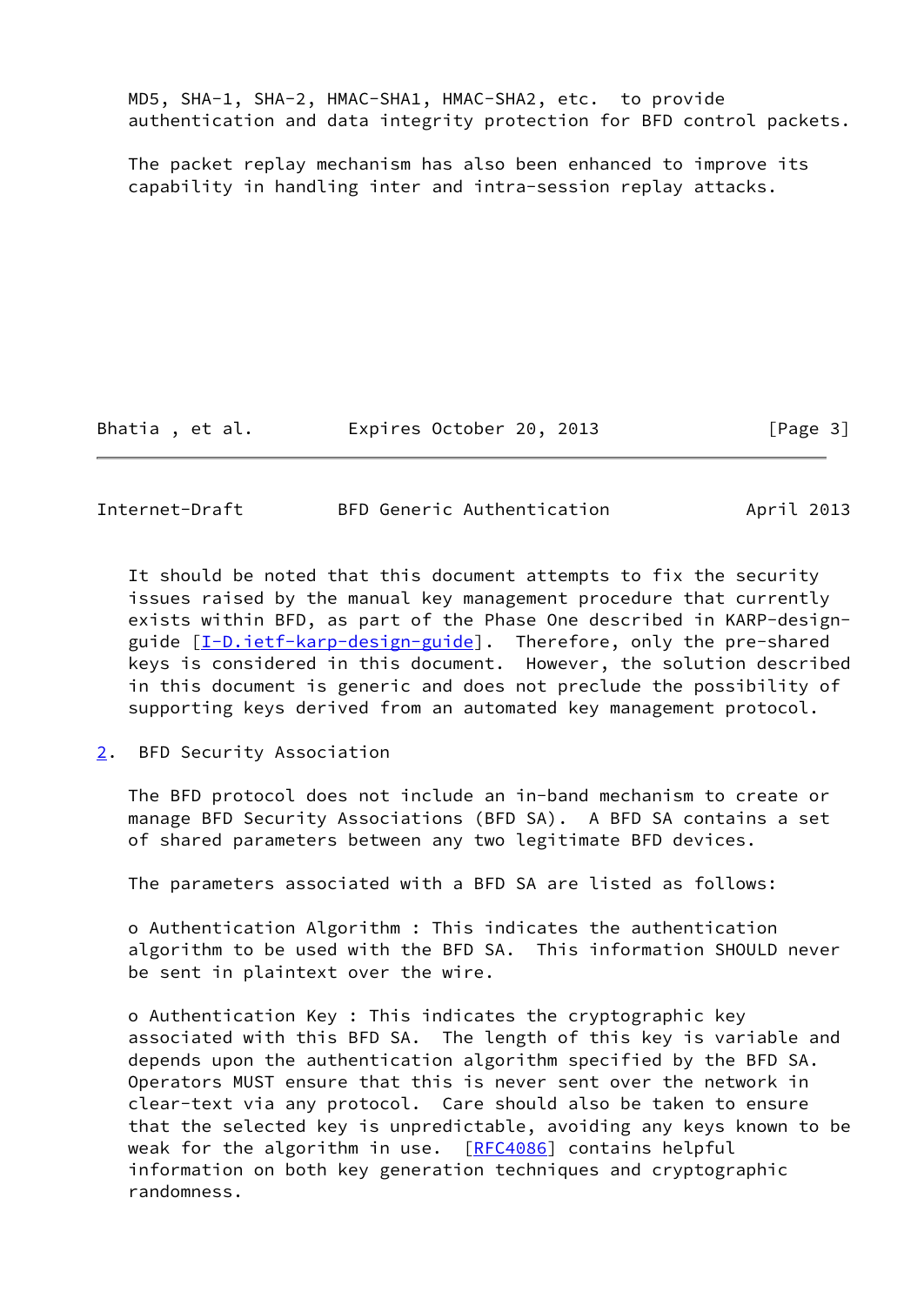o Authentication Key Identifier (Key ID) : This is a two octet unsigned integer used to uniquely identify the BFD SA. This ID could be manually configured by the network operator (or, in the future, possibly by some key management protocol specified by the IETF). The receiver determines the active SA by looking at this field in the incoming packet. The sender puts this Key ID in the BFD packet based on the active configuration. Using Key IDs makes changing keys while maintaining protocol operation convenient. Normally, an implementation would allow the network operator to configure a set of keys in a key chain, with each key in the chain having fixed lifetime. The actual operation of these mechanisms is outside the scope of this document.

 A key ID indicates a tuple of an authentication key and an associated authentication algorithm. If a key is expected to be applied with different algorithms, different Key IDs must be used to identify the associations of the key with its authentication algorithms respectively. However, the application of a key for different

| Bhatia, et al. | Expires October 20, 2013 |  | [Page 4] |
|----------------|--------------------------|--|----------|
|----------------|--------------------------|--|----------|

<span id="page-4-1"></span>

| Internet-Draft | BFD Generic Authentication | April 2013 |  |
|----------------|----------------------------|------------|--|
|                |                            |            |  |

 purposes must be very careful, since it may make an adversary easier to collect more material to compromise the key.

 o Not Before Time : The time point before which the key should not be used.

 o Not After Time : The time point after which the key should not be used.

<span id="page-4-0"></span>[3](#page-4-0). Authentication Procedures

 In the proposed authentication extension, an optional authentication section (Generic Authentication Section) and two authentication types (Generic Cryptographic Authentication and Generic Meticulous Cryptographic Authentication) are specified.

<span id="page-4-2"></span>[3.1](#page-4-2). Authentication Types

 The Authentication section is only present in a BFD packet if the Authentication Present (A) bit is set in the packet header. The Auth Type in the Authentication section is set to 6 when Generic Cryptographic Authentication is in use, while it is set to 7 when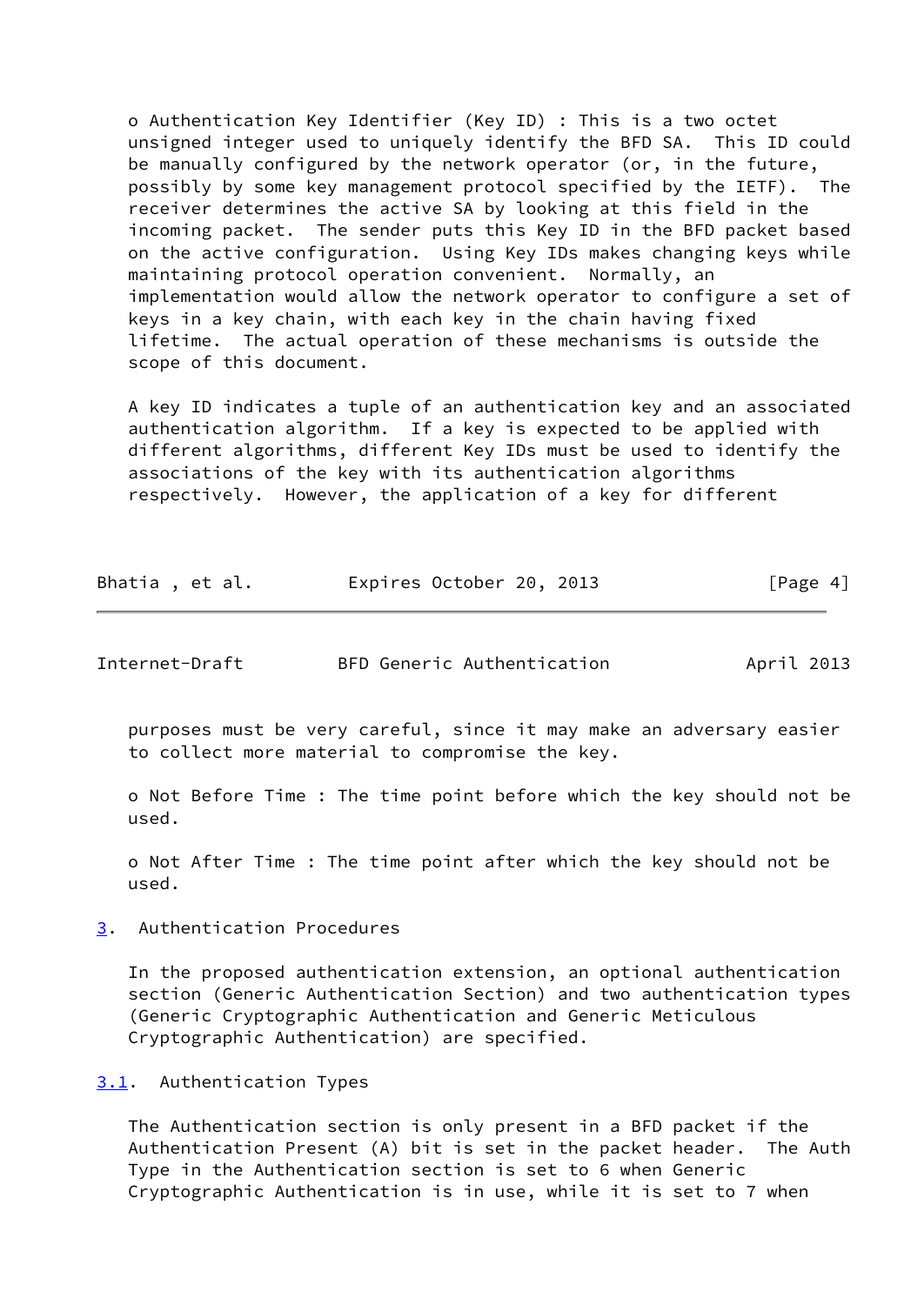Generic Meticulous Cryptographic Authentication is in use.

 Both the authentication types use a monotonically increasing sequence number to protect the BFD session against reply attacks. The only difference between the two types is that the sequence number is occasionally incremented in the Cryptographic Authentication mode, as against the Meticulous Cryptographic Authentication mode, where it is incremented on every packet.

 As a result of this, in the Cryptographic Authentication scheme, a replay attack is possible till the next sequence number is sent out.

### <span id="page-5-0"></span>[3.2](#page-5-0). Authentication Section Format

 A new authentication type, 6 or 7, indicating the generic cryptographic authentication mechanism in use, is inserted in the first octet of Authentication Section of the BFD control packet.

 For a BFD packet, if the Authentication Present (A) bit is set in the header and the Authentication Type field is 6 (Generic Cryptographic Authentication) or 7 (Generic Meticulous Cryptographic Authentication), the Authentication Section has the following format:

0 1 2 3 0 1 2 3 4 5 6 7 8 9 0 1 2 3 4 5 6 7 8 9 0 1 2 3 4 5 6 7 8 9 0 1 +-+-+-+-+-+-+-+-+-+-+-+-+-+-+-+-+-+-+-+-+-+-+-+-+-+-+-+-+-+-+-+-+

| Bhatia, et al. | Expires October 20, 2013 |  | [Page 5] |
|----------------|--------------------------|--|----------|
|----------------|--------------------------|--|----------|

<span id="page-5-1"></span>Internet-Draft BFD Generic Authentication April 2013

| Auth Type | Auth Len | Auth Key ID +-+-+-+-+-+-+-+-+-+-+-+-+-+-+-+-+-+-+-+-+-+-+-+-+-+-+-+-+-+-+-+-+ Sequence Number (High Order 32 Bits) +-+-+-+-+-+-+-+-+-+-+-+-+-+-+-+-+-+-+-+-+-+-+-+-+-+-+-+-+-+-+-+-+ Sequence Number (Low Order 32 Bits) +-+-+-+-+-+-+-+-+-+-+-+-+-+-+-+-+-+-+-+-+-+-+-+-+-+-+-+-+-+-+-+-+ | | | Authentication Data (Variable) | | | +-+-+-+-+-+-+-+-+-+-+-+-+-+-+-+-+-+-+-+-+-+-+-+-+-+-+-+-+-+-+-+-+

 o Auth Type: The Authentication Type, which in this case is 6 (Cryptographic Authentication) or 7 (Meticulous Cryptographic Authentication).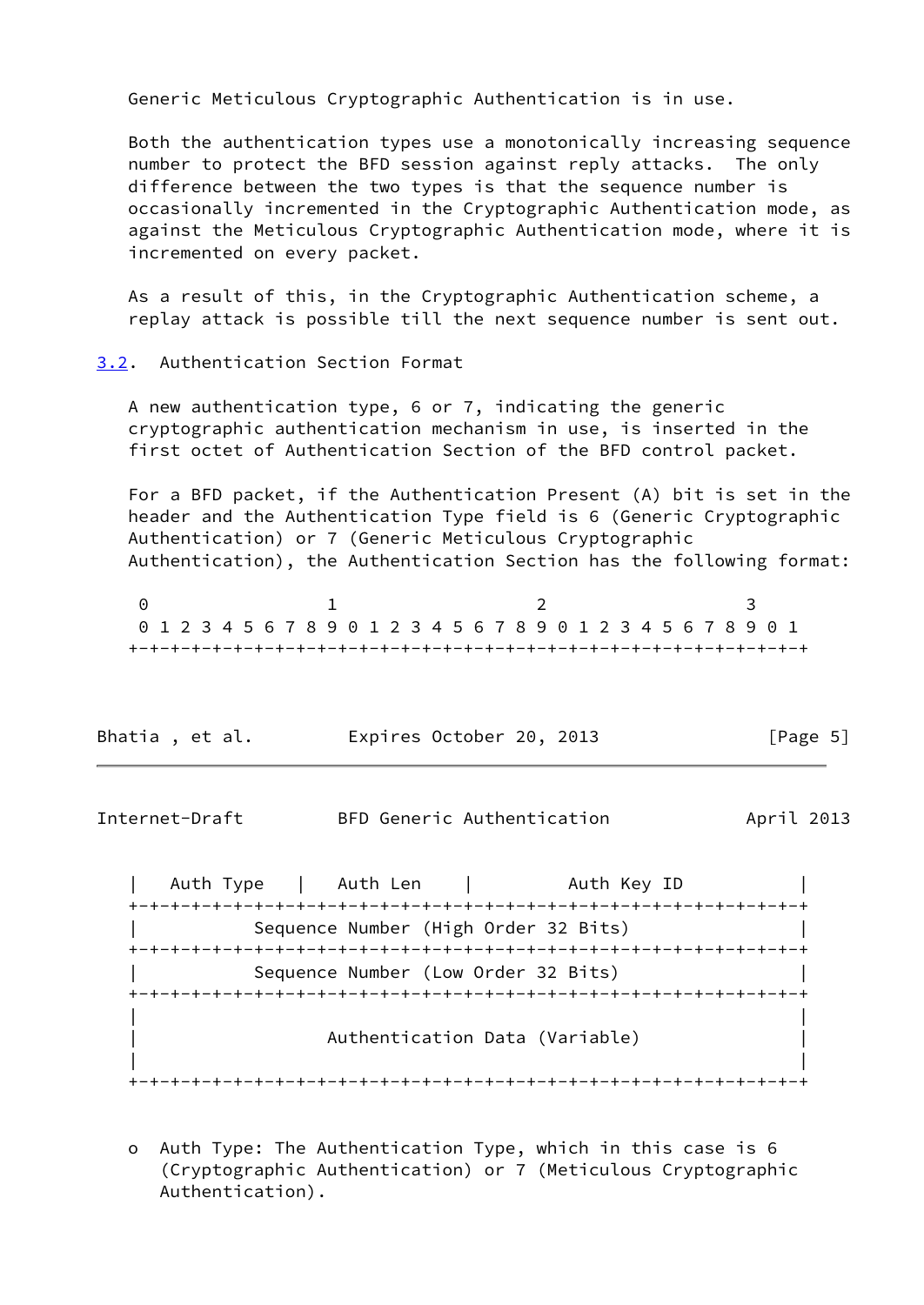- o Auth Len: The length of the Authentication Section.
- o Auth Key ID: The Key ID of the authentication key used for this packet, enabling multiple keys to be active simultaneously.
- o Sequence Number: A 64-bit sequence number that is used to prevent replay attacks. For Cryptographic Authentication this value is incremented occasionally. For Meticulous Cryptographic Authentication, this value is incremented for each successive packet transmitted for a session.
- o Authentication Data: This field carries the digest computed by whatever Cryptographic Authentication algorithm is being used to authenticate the BFD control packet.
- <span id="page-6-0"></span>[3.3](#page-6-0). Procedures at the Sending Side

 Before a BFD device sends a BFD packet out, the device needs to select an appropriate BFD SA from its local key database if a keyed digest for the packet is required. If no appropriate SA is available, the BFD packet MUST be discarded.

 If an appropriate SA is available, the device then derives the key and the associated authentication algorithm from the SA.

 The device sets the Authentication Present (A) bit in the packet header.

 The device MUST fill the Auth Type and the Auth Len fields before the authentication data is computed. The Sequence Number field MUST be set to bfd.XmitAuthSeq.

| Bhatia, et al. | Expires October 20, 2013 | [Page 6] |
|----------------|--------------------------|----------|
|                |                          |          |

<span id="page-6-1"></span>Internet-Draft BFD Generic Authentication April 2013

 The Auth Len field in the Authentication section is set as per the authentication algorithm that is being used.

The Key ID field is filled.

 The computation of the digest is performed. The computing process can be various when different algorithms are adopted and is out of the scope of this document.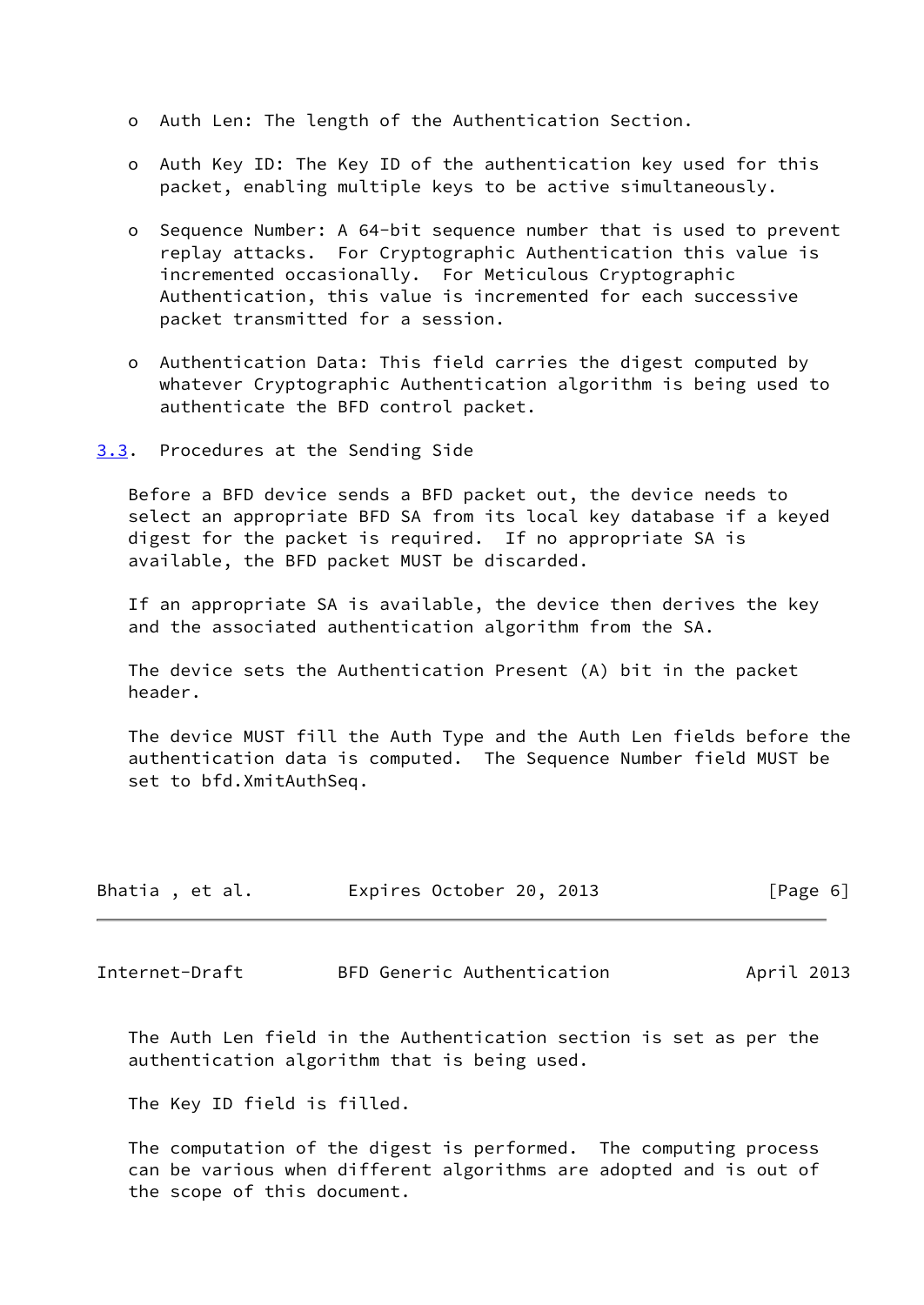The generated digest is placed in the Authentication Data field.

<span id="page-7-0"></span>[3.4](#page-7-0). Procedure at the Receiving Side

 When a BFD Control packet is received, the following procedure MUST be followed, in the order specified.

 If the Authentication Present (A) bit is set in the packet header and the receiver will try to find a appropriate BFD SA in its local key table to process the packet. The BFD SA is identified by the Key ID field in the Authentication Section of the incoming BFD packet.

 If the Auth Key ID field does not match the ID of any configured authentication key or the associated key is not in its valid period, the received packet MUST be discarded.

 If bfd.AuthSeqKnown is 1, examine the Sequence Number field. For Cryptographic Authentication, if the Sequence Number lies outside of the range of bfd.RcvAuthSeq to bfd.RcvAuthSeq+(3\*Detect Mult) inclusive (when treated as an unsigned 32 bit circular number space), the received packet MUST be discarded. For Meticulous Cryptographic Authentication, if the Sequence Number lies outside of the range of bfd.RcvAuthSeq+1 to bfd.RcvAuthSeq+(3\*Detect Mult) inclusive (when treated as an unsigned 32 bit circular number space, the received packet MUST be discarded.

 The device then prepares for generating a digest of the packet. First of all, the authentication data in the Authentication Value field needs to be saved somewhere else. Then the Authentication Value field is set with a pre-specified value (which may be various in different security algorithms) according the authentication algorithm indicated in the SA. After this, the device starts performing the digest generating operations. The work of defining actual digest generating operations is out of the scope of this document.

 The calculated data is compared with the received authentication data in the packet and the packet MUST be discarded if the two do not match. In such a case, an error event SHOULD be logged.

| Bhatia, et al. | Expires October 20, 2013 |  | [Page 7] |
|----------------|--------------------------|--|----------|
|----------------|--------------------------|--|----------|

<span id="page-7-1"></span>Internet-Draft BFD Generic Authentication April 2013

An implementation MAY have a transition mode where it includes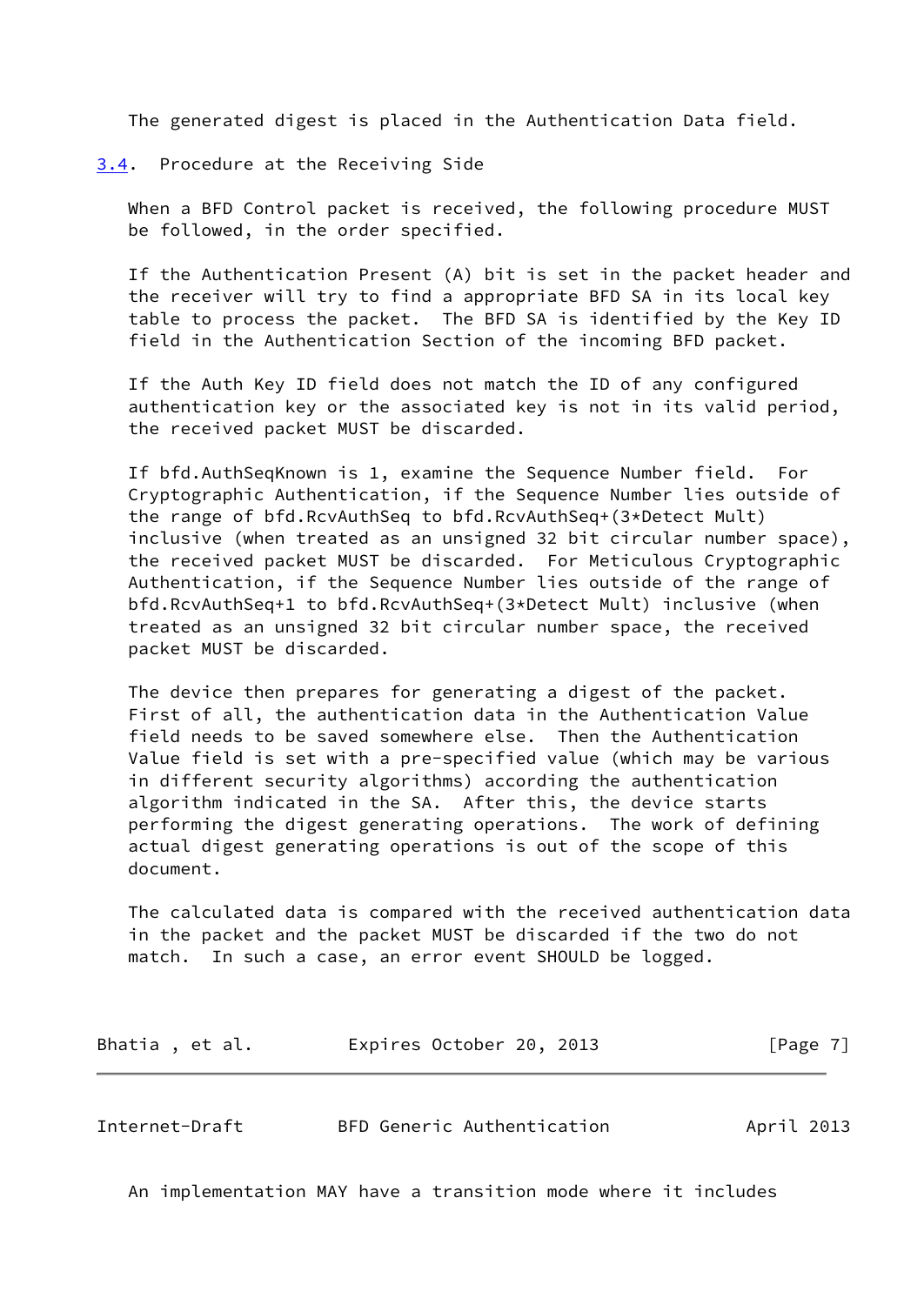CRYPTO AUTH or the MET CRYPTO AUTH information in the packets but does not verify this information. This is provided as a transition aid for networks in the process of migrating to the new CRYPTO AUTH and MET CRYPTO AUTH based authentication schemes.

<span id="page-8-0"></span>[3.5](#page-8-0). Key Selection for BFD Packet Transmission

In [[I-D.ietf-karp-crypto-key-table](#page-11-8)], a conceptual key database called "key table" is introduce. A key table is located in the middle of key management protocols and security protocols so that a security protocol can derive long-term keys from the key table but does not have to know the details of key management. This section describes how the proposed security solution selects long-lived keys from key tables [\[I-D.ietf-karp-crypto-key-table](#page-11-8)].

 Assume that a device R1 tries to send a unicast BFD packet from its interface I1 to the interface R2 of a remote device R2 at time T. Because the key should be shared by the by both R1 and R2 to protect the communication between I1 and I2, R1 needs to provide a protocol ("BFD"), an interface identifier (I1) and a peer identifier (R2) into the key selection function. Any key that satisfies the following conditions may be selected:

- o The Peer field includes the device ID of R2.
- o the Protocol field matches "BFD"
- o The PeerKeyName field is not "unknown".
- o The Interface field includes I1 or "all".
- o The Direction field is either "out" or "both".
- o SendNotBefore <= current time <= SendNotAfter.

 After a set of keys are provided, a BFD implementation should support selection of keys based on algorithm preference.

 Upon R2 receives the BFD packet from R1, R2 provides the protocol ("BFD"), the peer identifier (R1), the key identifier derived from the incoming packet (L), and the interface (I2) to the key table. Any key that satisfies the following conditions may be selected:

- o The Peer field includes the device ID of R1.
- o the Protocol field matches "BFD"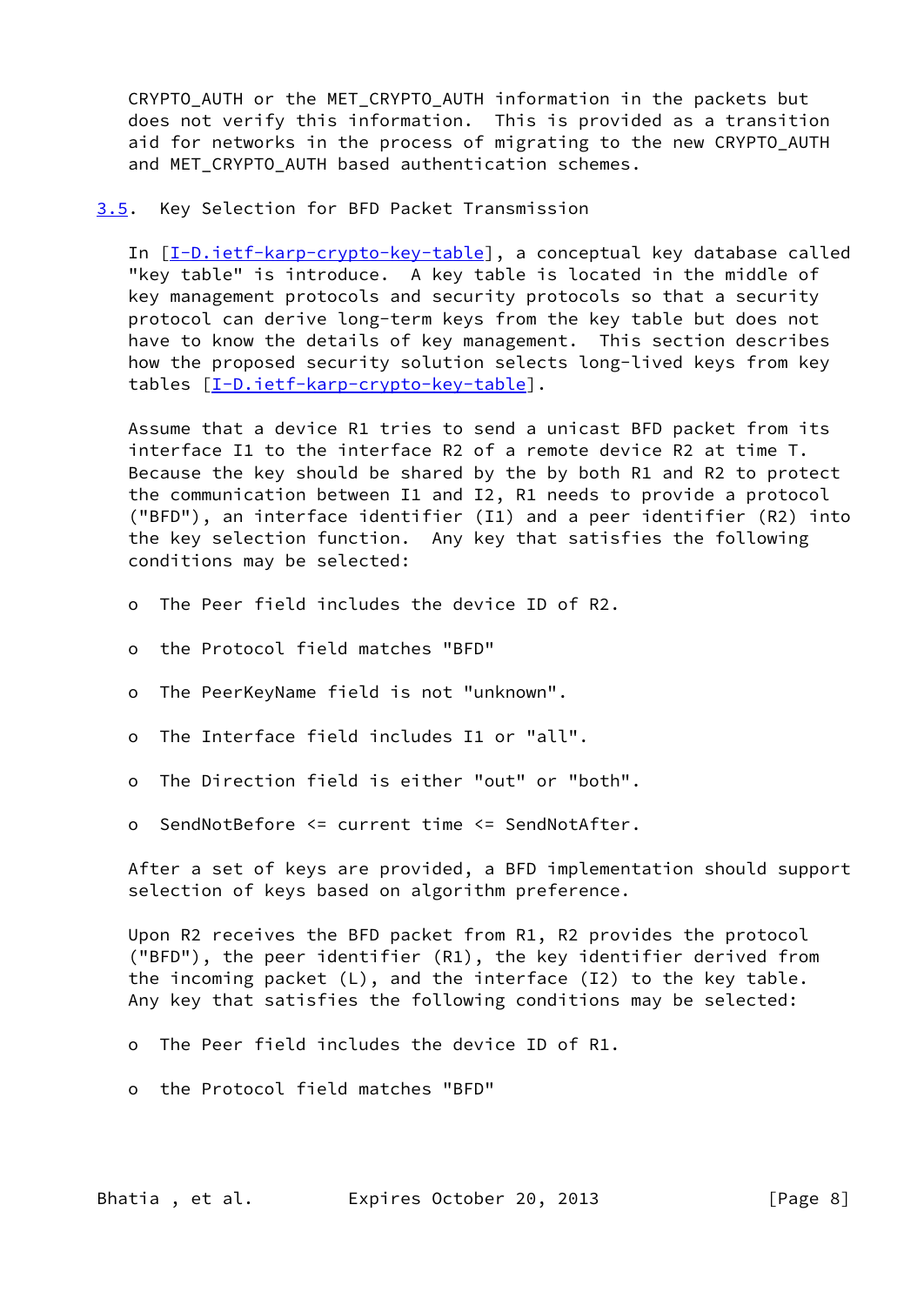- <span id="page-9-1"></span>o the LocalKeyName is L
- o The Interface field includes I2 or "all".
- o The Direction field is either "out" or "both".
- o SendNotBefore <= current time <= SendNotAfter.

<span id="page-9-0"></span>[3.6](#page-9-0). Replay Protection using Extended Sequence Numbers

As described in  $Section 1$ , if the BFD packets in a session are transferred with a high frequency, a 32-bit sequence number may reach its maximum and have to roll back before the session finishes. A attacker thus can replay the packets intercepted before the sequence number wrapped without being detected. To address this problem, the length of the sequence number in the proposed authentication section has been extended to 64 bits. After the extension, the sequence number space of a device will not be exhausted within half of a million years even if the device sends out a BFD packet in every micro-second. Therefore, the replay attack risks caused by the limited sequence number space can be largely addressed. However, in Generic Cryptographic Authentication, the sequence number is only required to increase occasionally. Therefore, a replayed packet may be regarded as a legal one until the packet with a larger sequence number is received. This type of intra-session replay attack cannot be addressed only by extending the length of sequence numbers.

 An anti-replay solution for BFD also needs to consider the scenarios where a BFD device loses its prior sequence number state (e.g., system crash, loss of power). In such cases, a BFD device has to re initialize its sequence number. Taking this opportunity, an attacker may be able to replay the antique packets intercepted in previous sessions without being detected.

 To address this problem, in the proposed solution, the most significant 32-bit value of the sequence number is used to contain a boot count, and the remainder 32-bit value is used as an ordinary 32-bit monotonically increasing sequence number. In Generic Cryptographic Authentication, the remainder 32-bit value is required to increase occasionally, while in Generic Meticulous Cryptographic Authentication, the lower order 32-bit sequence number MUST be incremented for every BFD packet sent by a BFD device. The BFD implementations are required to retain the boot count in non-volatile storage for the deployment life the BFD device. The boot count increases each time when the BFD device loses its prior sequence number state. The SNMPv3 snmpEngineBoots variable [[RFC4222\]](https://datatracker.ietf.org/doc/pdf/rfc4222) MAY be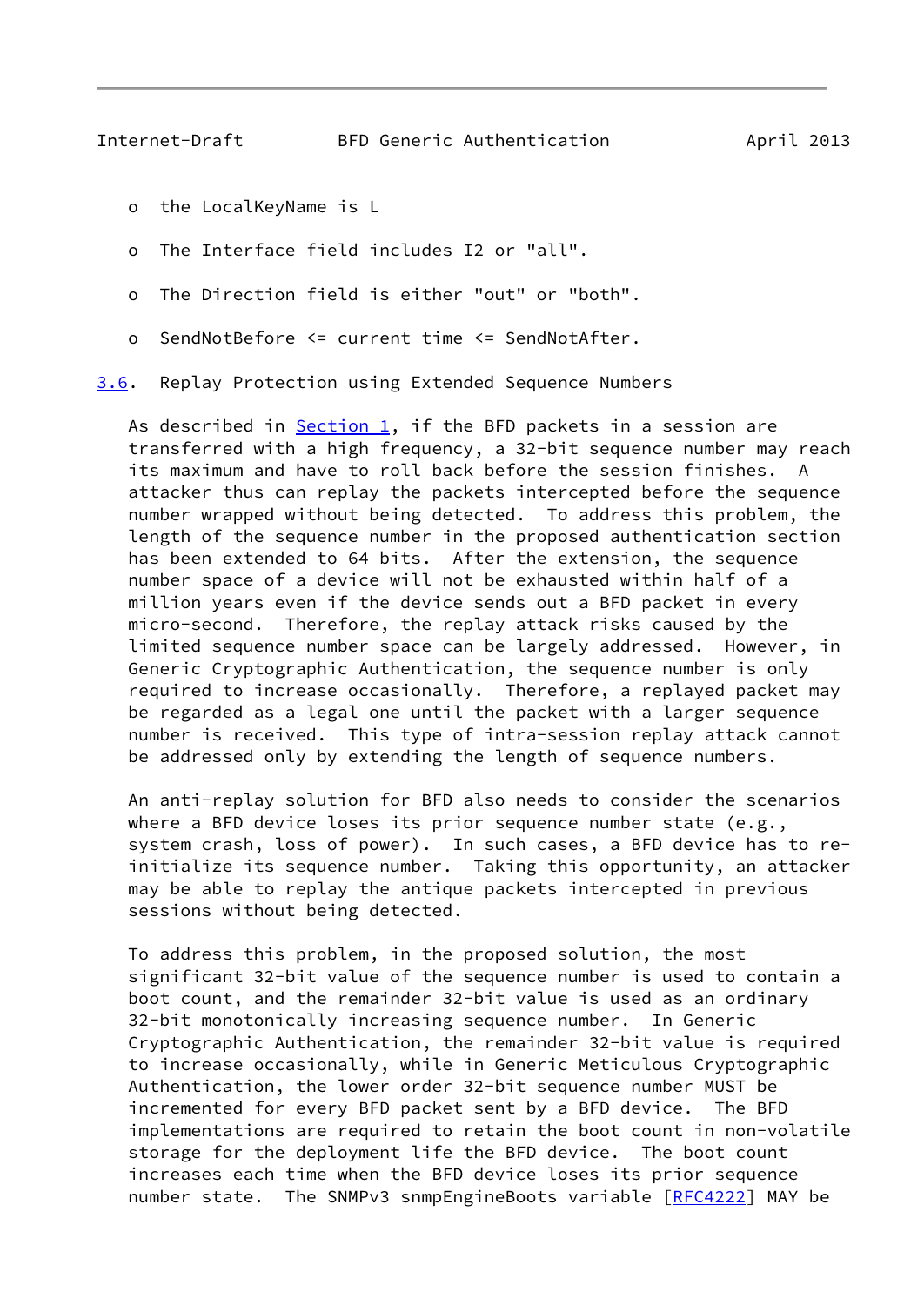used for this purpose. However, maintaining a separate boot count solely for BFD sequence numbers has the advantage of decoupling SNMP

| Bhatia, et al. | Expires October 20, 2013 |  | [Page 9] |
|----------------|--------------------------|--|----------|
|----------------|--------------------------|--|----------|

<span id="page-10-1"></span>

| Internet-Draft | BFD Generic Authentication | April 2013 |  |
|----------------|----------------------------|------------|--|
|                |                            |            |  |

 re-initialization and BFD re-initialization. Also, in the rare event that the lower order 32- bit sequence number wraps, the boot count can be incremented to preserve the strictly increasing property of the aggregate sequence number. Hence, a separate BFD boot count is RECOMMENDED.

<span id="page-10-0"></span>[4](#page-10-0). IANA Considerations

 This document currently defines a value of 6 to be used to denote Cryptographic Authentication mechanism for authenticating BFD control packets and 7 for Meticulous Cryptographic Authentication.

<span id="page-10-2"></span>[5](#page-10-2). Security Considerations

 The proposed sequence number extension offers most of the benefits of of more complicated mechanisms involving challenges. There are, however, a couple drawbacks to this approach. First, it requires the BFD implementation to be able to save its boot count in non-volatile storage. If the non-volatile storage is ever repaired or upgraded such that the contents are lost or the BFD device is replaced with a model, the keys MUST be changed to prevent replay attacks. Second, if a device is taken out of service completely (either intentionally or due to a persistent failure), the potential exists for re establishment of a BFD adjacency by replaying the entire BFD session establishment. This scenario is however, extremely unlikely and can be easily avoided. For instance, after recovering from a system failure, a BFD device has to re-establish BFD sessions. At this stage, if the device randomly selects its discriminators to identify new BFD sessions, the possibility of reestablishing a BFD session by replaying the entire BFD session establishment will be eliminated. For the implementations in which discriminators are not randomly selected, this issue can be largely mitigated by integrating the boot count of the remote BFD router in the generation of the authentication data for outgoing BFD packets. Of course, this attack could also be thwarted by changing the relevant manual keys.

 There is a transition mode suggested where devices can ignore the CRYPTO AUTH or the MET CRYPTO AUTH information carried in the packets. The operator must ensure that this mode is only used when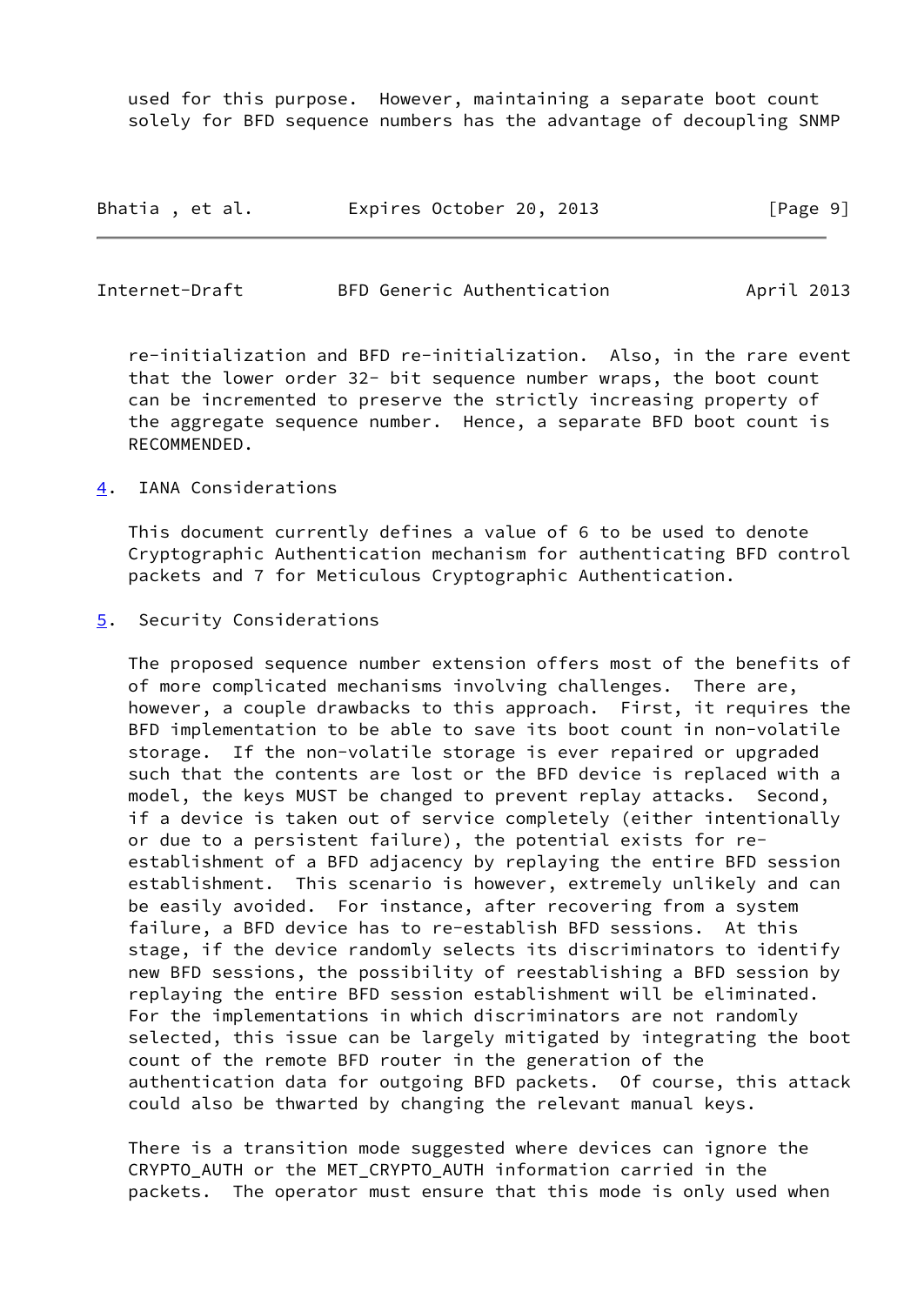migrating to the new CRYPTO\_AUTH/MET\_CRYPTO\_AUTH based authentication scheme as this leaves the device vulnerable to an attack.

- <span id="page-11-0"></span>[6](#page-11-0). Acknowledgements
- <span id="page-11-1"></span>[7](#page-11-1). References
- <span id="page-11-2"></span>[7.1](#page-11-2). Normative References

<span id="page-11-8"></span><span id="page-11-7"></span><span id="page-11-6"></span><span id="page-11-5"></span><span id="page-11-4"></span><span id="page-11-3"></span>

| Bhatia, et al.                   | Expires October 20, 2013                                                                                                                                                                                                  | [Page 10]  |
|----------------------------------|---------------------------------------------------------------------------------------------------------------------------------------------------------------------------------------------------------------------------|------------|
| Internet-Draft                   | BFD Generic Authentication                                                                                                                                                                                                | April 2013 |
| $\lceil \mathsf{RFC2119} \rceil$ | Bradner, S., "Key words for use in RFCs to Indicate<br>Requirement Levels", BCP 14, RFC 2119, March 1997.                                                                                                                 |            |
|                                  | 7.2. Informative References                                                                                                                                                                                               |            |
|                                  | [Dobb96a] Dobbertin, H., "Cryptanalysis of MD5 Compress", May 1996.                                                                                                                                                       |            |
| [Db96b]                          | Dobbertin, H., "The Status of MD5 After a Recent Attack",<br>CryptoBytes", 1996.                                                                                                                                          |            |
|                                  | [I-D.ietf-karp-crypto-key-table]<br>Housley, R., Polk, T., Hartman, S., and D. Zhang,<br>"Database of Long-Lived Symmetric Cryptographic Keys",<br>draft-ietf-karp-crypto-key-table-07 (work in progress),<br>March 2013. |            |
|                                  | [I-D.ietf-karp-design-guide]<br>Lebovitz, G. and M. Bhatia, "Keying and Authentication for<br>Routing Protocols (KARP) Design Guidelines", draft-ietf-<br>karp-design-guide-10 (work in progress), December 2011.         |            |
| [MD5-attack]                     | Wang, X., Feng, D., Lai, X., and H. Yu, "Collisions for<br>Hash Functions MD4, MD5, HAVAL-128 and RIPEMD", August<br>2004.                                                                                                |            |
| [RFC1321]                        | Rivest, R., "The MD5 Message-Digest Algorithm", RFC 1321,<br>April 1992.                                                                                                                                                  |            |
| [RFC4086]                        | Eastlake, D., Schiller, J., and S. Crocker, "Randomness<br>Requirements for Security", BCP 106, RFC 4086, June 2005.                                                                                                      |            |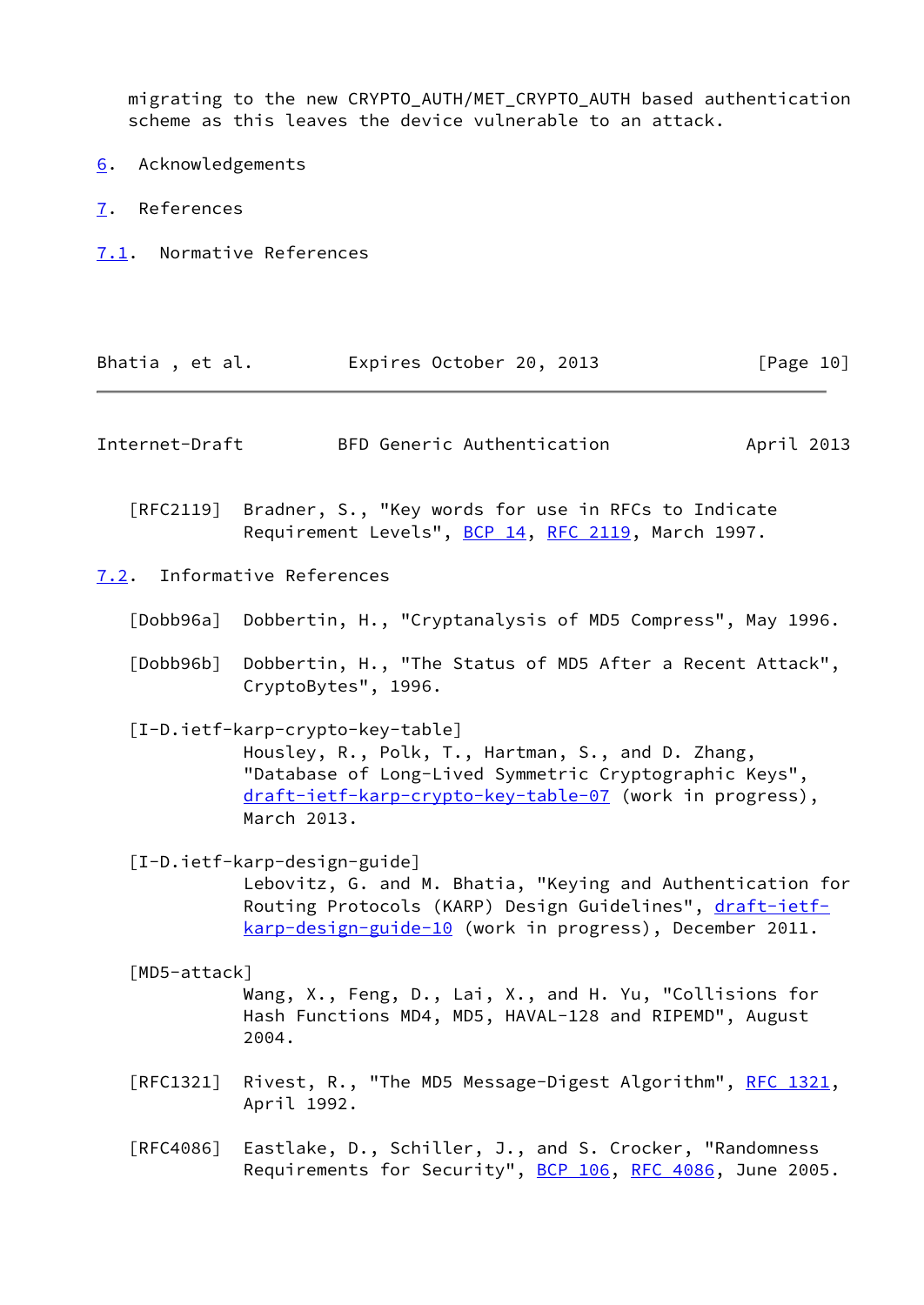- [RFC4222] Choudhury, G., "Prioritized Treatment of Specific OSPF Version 2 Packets and Congestion Avoidance", [BCP 112](https://datatracker.ietf.org/doc/pdf/bcp112), [RFC](https://datatracker.ietf.org/doc/pdf/rfc4222) [4222,](https://datatracker.ietf.org/doc/pdf/rfc4222) October 2005.
- [RFC5880] Katz, D. and D. Ward, "Bidirectional Forwarding Detection (BFD)", [RFC 5880,](https://datatracker.ietf.org/doc/pdf/rfc5880) June 2010.
- <span id="page-12-1"></span> [SHA-1-attack1] Wang, X., Yin, Y., and H. Yu, "Finding Collisions in the Full SHA-1", 2005.
- <span id="page-12-2"></span> [SHA-1-attack2] Wang, X., Yao, A., and F. Yao, "New Collision Search for SHA-1", 2005.

| Bhatia, et al. | Expires October 20, 2013 | [Page 11] |
|----------------|--------------------------|-----------|
|                |                          |           |

<span id="page-12-0"></span>Internet-Draft BFD Generic Authentication April 2013

Authors' Addresses

 Manav Bhatia Alcatel-Lucent Bangalore India

Email: manav.bhatia@alcatel-lucent.com

 Vishwas Manral Hewlett-Packard Co. 19111 Pruneridge Ave. Cupertino, CA 95014 USA

Email: vishwas.manral@hp.com

 Dacheng Zhang Huawei Beijing China

Email: zhangdacheng@huawei.com